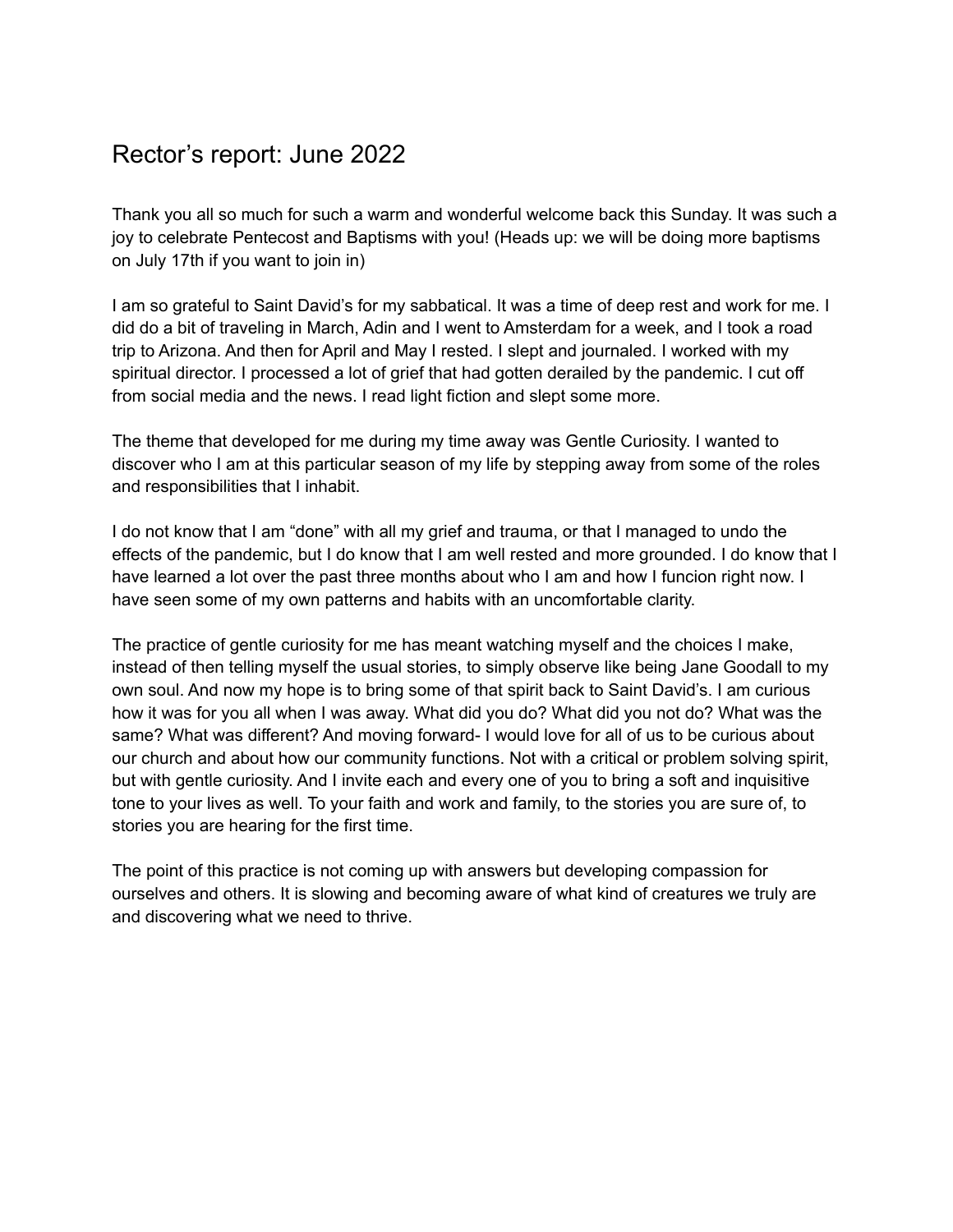Senior Warden Report Virtual Vestry Meeting - June 2022 Submitted by Anne Parks, Senior Warden

Hello and Welcome to June!

We have celebrated Pentecost and our beloved Kerlin has returned from a restful and healing sabbatical. We welcome her back with open arms and are thankful for AJ, and all of the folks who held our Saint David of Wales in love while Kerlin was away.

After our Pentecost service Kerlin cut the ribbon and we shared in some coffee, cookies and even some red hot Cheetos as we gathered in our parish hall for the first



time since COVID. Our kitchen is far from done, but the incredible and fancy serving counter was on display. I saw a lot of joy in the faces of folks sharing in fellowship after service.

We have a new and exciting opportunity for anyone who likes to eat food and spend time with wonderful people. The Koinonia Small Groups are starting up again. As a parishioner who had the opportunity to join in on these small groups prior to COVID, they were a wonderful way to engage in fellowship, conversation, fun and deepen relationships with one another.

Our amazing and wonderful Cleo Mozena, Children's Ministries Coordinator is going to take a couple of the summer months off to relax, be with her family and take some time to rejuvenate. This means that we won't have Godly Play during these summer weeks, but we will absolutely have markers, paper and stories in the back of the sanctuary by our pews and couches for kids to engage and have space.

I leave you with Kerlin's words this past week around Gentle Curiosity:

*I would love for all of us to be curious about our church and about how our community functions. Not with a critical or problem solving spirit, but with Gentle Curiosity. And I invite each and every one of you to bring a soft and inquisitive tone to your lives as well. To your faith and work and family, to the stories you are sure of, to stories you are hearing for the first time. ~Kerlin*



Do Justice \* Love Mercy \* Walk humbly with God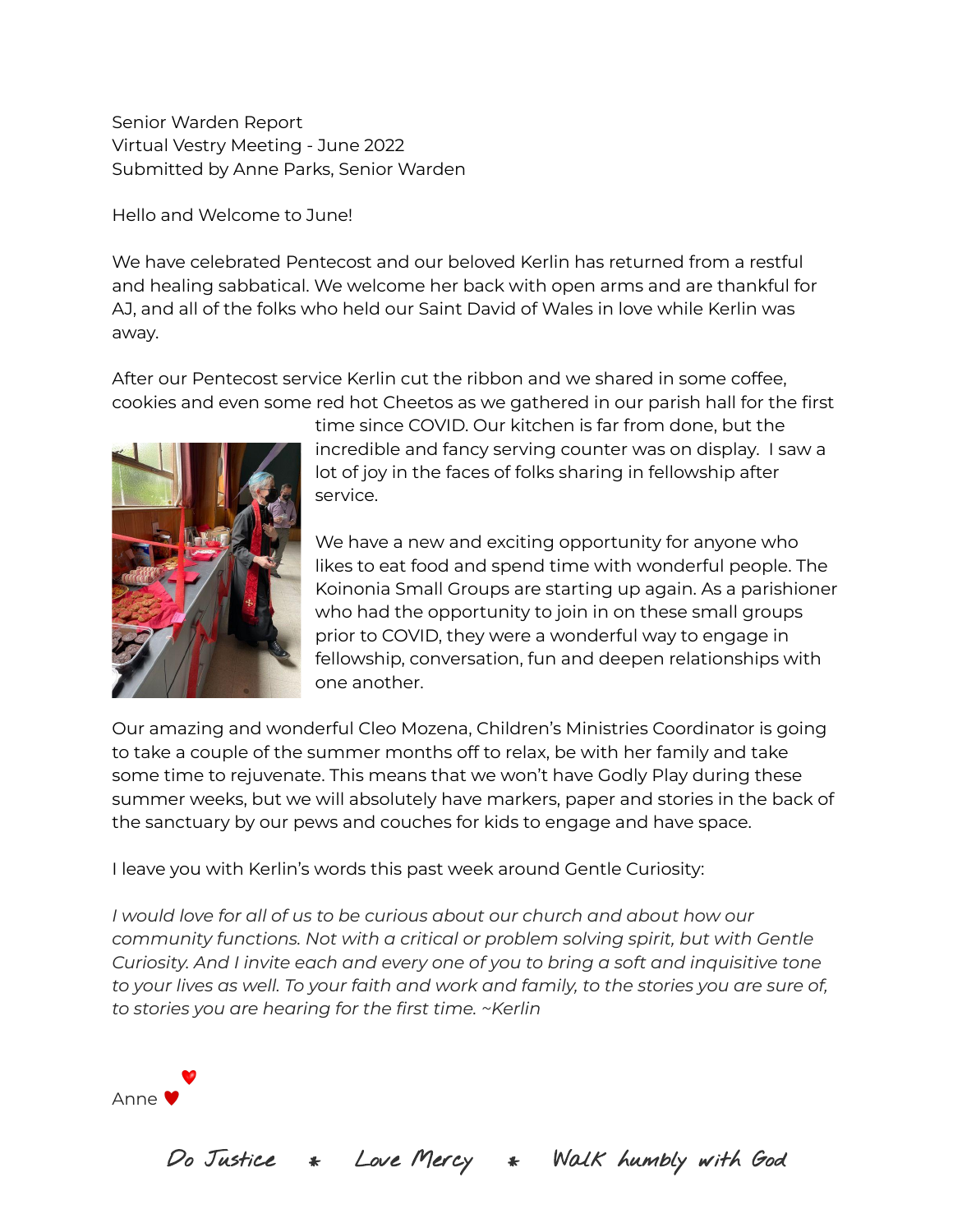Dear St. David of Wales Community,

It's been just a few weeks since I last talked with you, but they've been busy! I am helping with some of our Parish Administrator Erin's responsibilities while she's on vacation, which has been an opportunity to get to know some of our wonderful building partners better. Things are gearing up for summer camps and the building is alive with music performances, community meetings, the Kitchen Share… I am so grateful we can share our space to help all these things happen.

We've gotten a few submissions for maintenance requests via our new **Building and [Grounds](https://forms.gle/pL1RvB4Ekxf8vVQ9A) [Maintenance](https://forms.gle/pL1RvB4Ekxf8vVQ9A) Request Form** - thank you so much for remembering to use it! It helps me and our Sexton/Facilities Manager Finn stay organized and on top of things. If you need help, any member of our vestry can fill it out on your behalf. It's on our website too, linked on the main "Our Building" page.

Blue Tick Janitorial Services is settling into cleaning our building and from my perspective they are doing well so far. They are even advising us on some easy ways to keep the building cleaner to start with, which is great. If anyone has feedback about janitorial services, please let me and Finn know via the **Building and Grounds [Maintenance](https://forms.gle/pL1RvB4Ekxf8vVQ9A) Request Form** or email.

We now have a system worked out to get the lawn mowed every week - the job will alternate between a parish volunteer and a generous neighbor. I'm so thankful for the many offers of help we received around this!

The Building and Grounds Committee is set to meet in early July. This is a meeting of the minds between myself, Finn, Erin, representatives from the Building Improvements Implementation Team (i.e. the folks who are heroically shepherding through the improvements to the kitchen among many other things) and the Justice and Mercy Team, and other volunteers who are interested in the life of our building. I'm excited to tell you more next month about what we see coming up for the Saint David's property over the next quarter.

We're still **looking for folks with all levels of gardening experience** who would enjoy tending to the earth around St. David's together. Send me an email at [juniorwarden@saintdavidpdx.org](mailto:juniorwarden@saintdavidpdx.org) if you're interested. Between the unpredictable weather and the unprecedented times, I have been slower than I wanted in organizing an opportunity for gardening together, but hopefully I will be announcing a date soon. Get excited!

As always, **please reach out to me** at [juniorwarden@saintdavidpdx.org](mailto:juniorwarden@saintdavidpdx.org) if you want to talk about our building and grounds. Because of my work schedule, I respond to most non-urgent Junior Warden communications on Friday afternoons. I am deeply grateful to be part of St. David's.

Yours in Christ, Rachel Klein, Junior Warden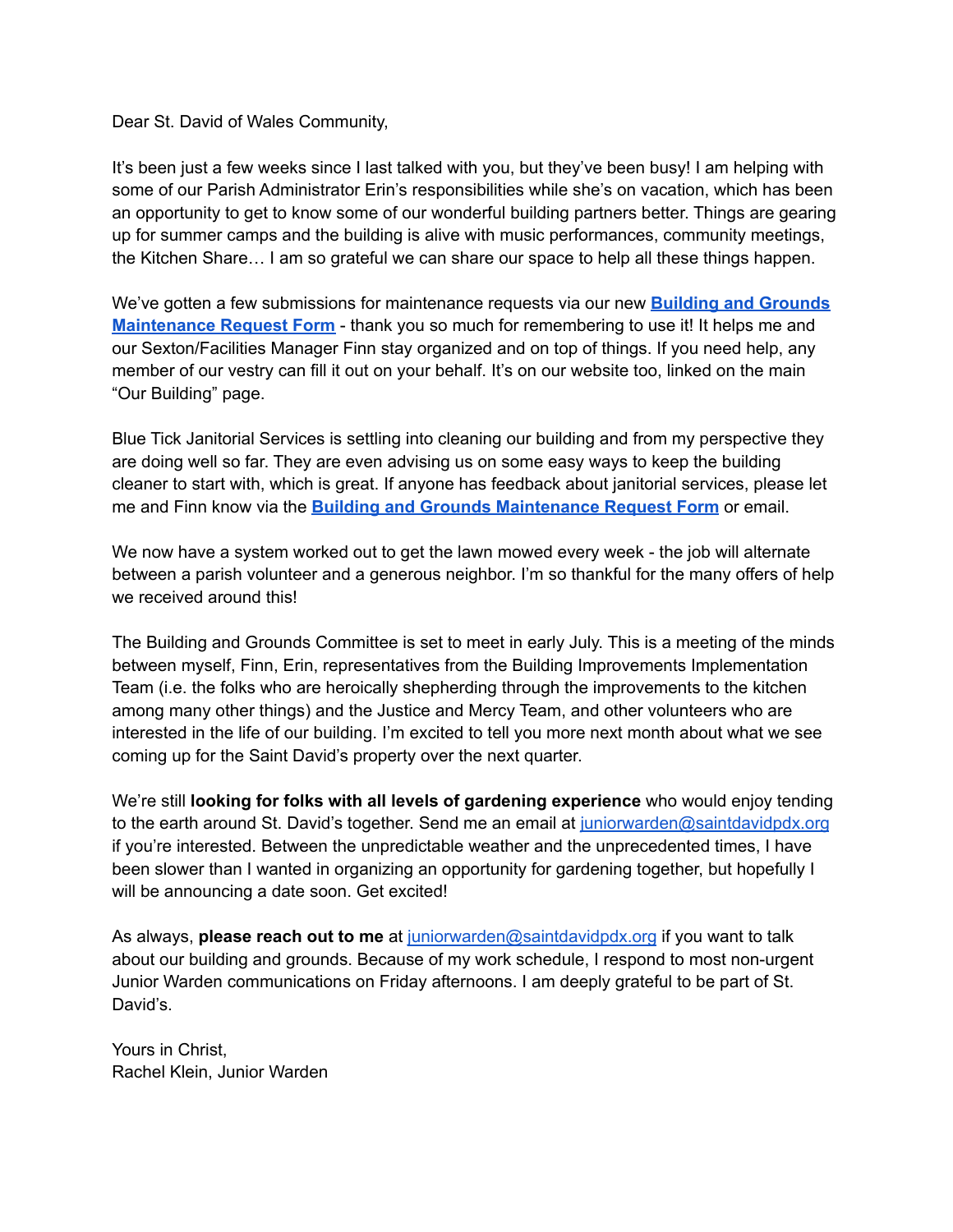### Treasurer's Report May 2022

#### **Income**:

- May Pledge: \$7,774. 56% budget. 2021: \$12,610
- May Plate: \$506. 20% budget. 2021: \$1,491
- May Pledge & Plate: \$8,280. 51% budget. 2021: \$14,101
- May Building Use: \$4,050. 65% budget. 2021: \$1,954

#### **YTD**:

- Pledge: \$97,546. 145% budget. 2021: \$91,880
- Plate: \$3,471. 28% budget. 2021: \$5,541
- Special Gifts: \$13,902
- Total Pledge, Plate, Special Gifts: \$114,918. 141% budget
- Building Use: 24,773. 79% budget. 2021: \$8,600

#### **Expenses:**

Most expenses are fixed costs. Our spending is a little low on building and office needs. See Reports.

We are +\$16,290 for the year. Notice that we are -\$11,951 for the month of May.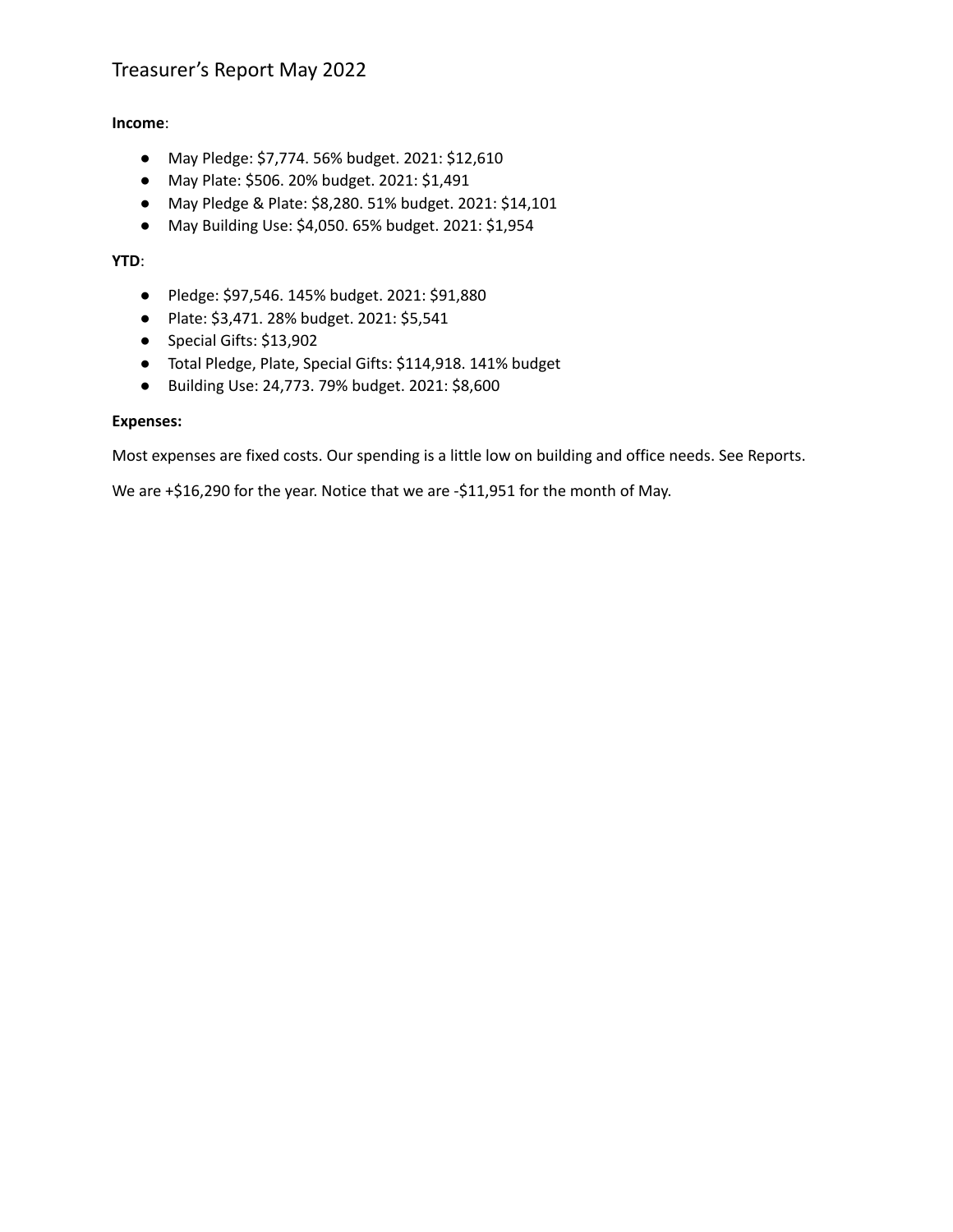### Statement of Activity May 2022

|                                            | <b>TOTAL</b> |
|--------------------------------------------|--------------|
| Revenue                                    |              |
| 40000 Pledges, Loose Plate and Gifts       |              |
| 40100 Pledges                              | 7,774.30     |
| 40300 Gifts/Open Plate                     | 506.00       |
| Total 40000 Pledges, Loose Plate and Gifts | 8,280.30     |
| 41000 Other Income                         |              |
| 41100 Building Use Fees{25}                | 4,050.00     |
| 41200 Fundraising Events                   |              |
| 41250 Fundraising Income Other             | 71.67        |
| <b>Total 41200 Fundraising Events</b>      | 71.67        |
| 41800 Interest Income Banking              | 108.89       |
| Total 41000 Other Income                   | 4,230.56     |
| <b>Total Revenue</b>                       | \$12,510.86  |
| <b>GROSS PROFIT</b>                        | \$12,510.86  |
| Expenditures                               |              |
| 60000 Compensation                         |              |
| 60100 Rector Stipend/Regular Hours         | 3,774.00     |
| 60110 Rector Housing                       | 3,546.00     |
| 60120 Rector Life Insurance                | 26.80        |
| 60130 Rector Pension                       | 1,172.00     |
| 60200 Building Curator                     | 832.24       |
| 60210 Associate Priest Housing             | 1,840.00     |
| 60220 Associate Priest Pension             | 331.20       |
| 60300 Children's Ministry Coordinator      | 642.00       |
| 60400 Music Director                       | 1,416.76     |
| 60600 Parish Administrator                 | 2,898.00     |
| 60610 Administrator Pension                | 261.00       |
| 60620 Administrator Health Insurance       | 814.00       |
| 60630 Administrator Life Insurance         | 6.70         |
| 60800 Payroll Expenses                     |              |
| 60820 Social Sec/Medicare                  | 442.86       |
| 60830 Workers Comp/WBF                     | 105.55       |
| <b>Total 60800 Payroll Expenses</b>        | 548.41       |
| Total 60000 Compensation                   | 18,109.11    |
| 62000 Building & Grounds Expenses          |              |
| 62300 Building & Janitorial Supplies       | 154.81       |
| 62560 Repairs and Maintenance              | 1,189.50     |
| Total 62000 Building & Grounds Expenses    | 1,344.31     |
| 62600 DPA                                  | 2,451.00     |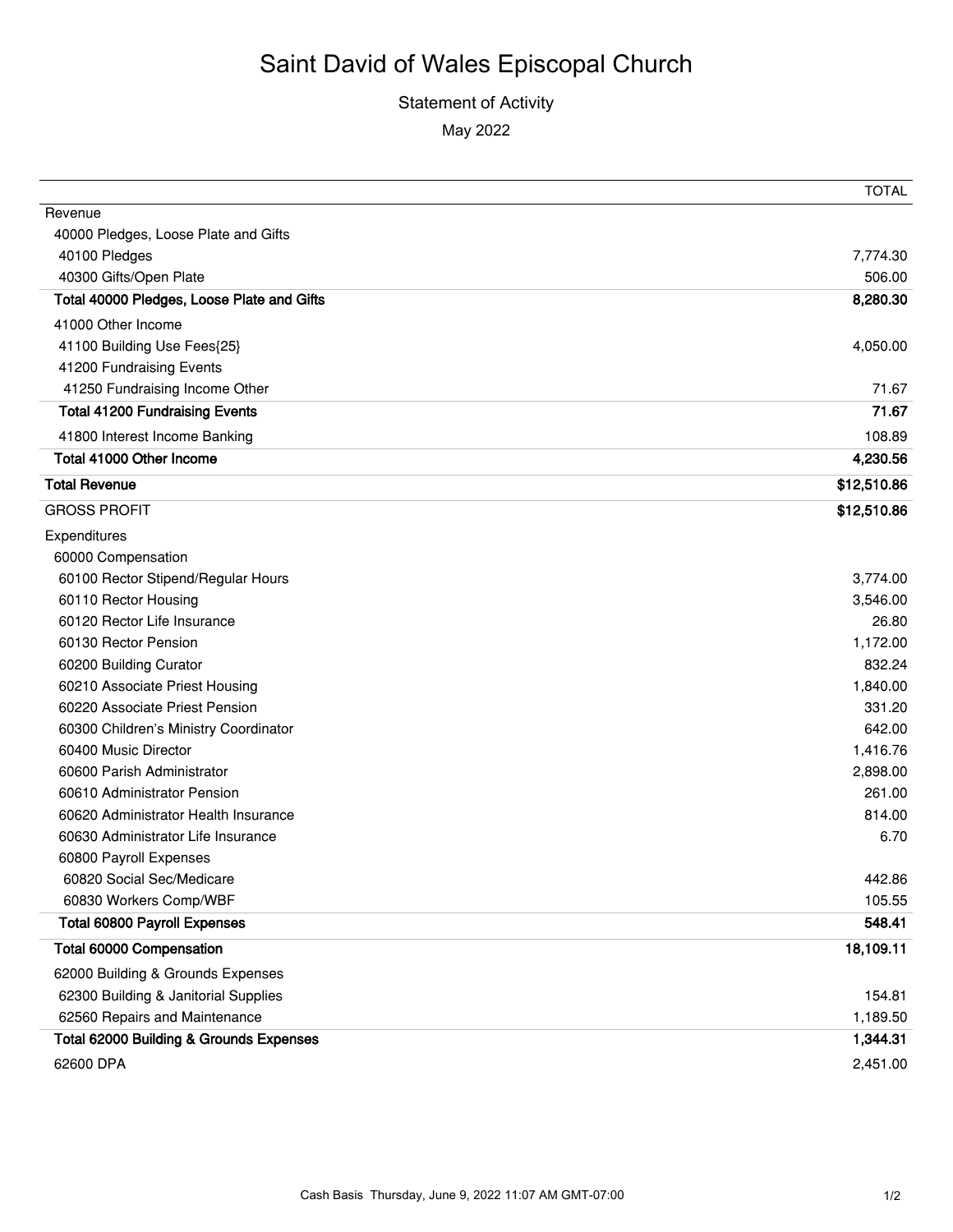### Statement of Activity May 2022

|                                      | <b>TOTAL</b>   |
|--------------------------------------|----------------|
| 63000 Church & Office Expenses       |                |
| 63100 Altar Guild                    | 75.95          |
| 63150 Bank Charges                   | 2.20           |
| 63175 Children's Ministry Expense    | 86.58          |
| 63250 Copier Expenses                | 135.74         |
| 63400 Licenses and Fees              | 75.00          |
| 63450 Ministry Expenses              | 354.15         |
| 63500 Music Expenses/ Non Personnel  | 32.95          |
| 63550 Office Supplies & Expenses     | 63.55          |
| 63750 Telephone/Fax/Internet Expense | 261.07         |
| Total 63000 Church & Office Expenses | 1,087.19       |
| 68600 Utilities                      |                |
| 68630 Gas                            | 860.20         |
| 68800 Electricity                    | 443.00         |
| 68850 Garbage                        | 155.00         |
| Total 68600 Utilities                | 1,458.20       |
| 69000 PayPal Fees                    | 7.74           |
| 69120 Vanco Fees                     | 4.55           |
| <b>Total Expenditures</b>            | \$24,462.10    |
| <b>NET OPERATING REVENUE</b>         | $$ -11,951.24$ |
| <b>NET REVENUE</b>                   | $$ -11,951.24$ |

÷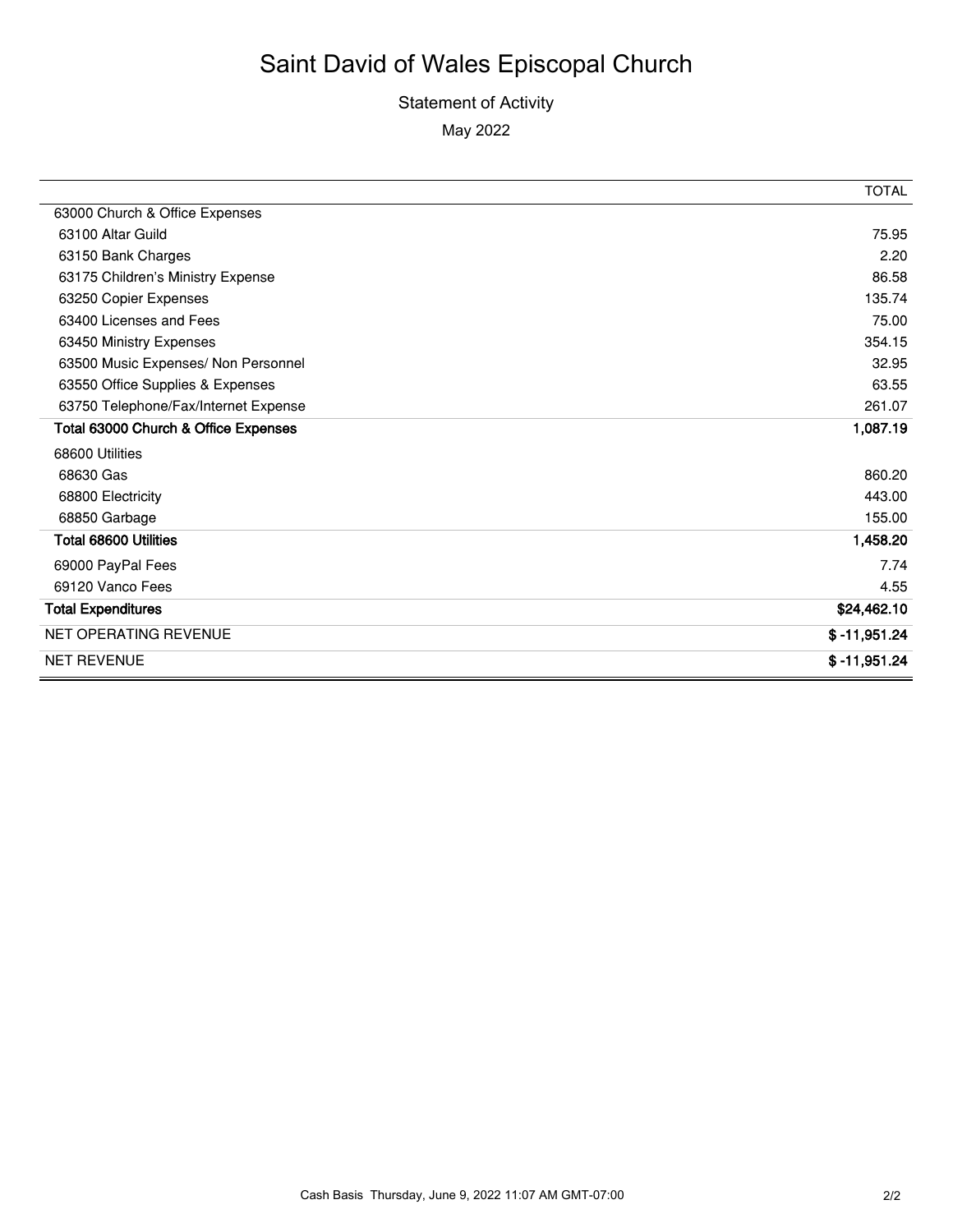Statement of Activity

January - May, 2022

|                                            | <b>TOTAL</b> |
|--------------------------------------------|--------------|
| Revenue                                    |              |
| 40000 Pledges, Loose Plate and Gifts       |              |
| 40100 Pledges                              | 97,545.83    |
| 40300 Gifts/Open Plate                     | 3,471.00     |
| 40400 Special Gifts                        | 13,902.00    |
| Total 40000 Pledges, Loose Plate and Gifts | 114,918.83   |
| 41000 Other Income                         |              |
| 41100 Building Use Fees{25}                | 24,673.00    |
| 41110 Building Use Security Deposits       | 100.00       |
| Total 41100 Building Use Fees{25}          | 24,773.00    |
| 41200 Fundraising Events                   |              |
| 41250 Fundraising Income Other             | 156.40       |
| <b>Total 41200 Fundraising Events</b>      | 156.40       |
| 41700 Diocesan Grant                       | 2,500.00     |
| 41800 Interest Income Banking              | 534.70       |
| Total 41000 Other Income                   | 27,964.10    |
| <b>Total Revenue</b>                       | \$142,882.93 |
| <b>GROSS PROFIT</b>                        | \$142,882.93 |
| Expenditures                               |              |
| 60000 Compensation                         |              |
| 60100 Rector Stipend/Regular Hours         | 18,870.00    |
| 60110 Rector Housing                       | 17,730.00    |
| 60120 Rector Life Insurance                | 134.00       |
| 60130 Rector Pension                       | 5,860.00     |
| 60200 Building Curator                     | 4,317.62     |
| 60210 Associate Priest Housing             | 9,200.00     |
| 60220 Associate Priest Pension             | 1,656.00     |
| 60300 Children's Ministry Coordinator      | 3,129.87     |
| 60400 Music Director                       | 7,610.52     |
| 60600 Parish Administrator                 | 14,490.00    |
| 60610 Administrator Pension                | 1,305.00     |
| 60620 Administrator Health Insurance       | 4,098.00     |
| 60630 Administrator Life Insurance         | 33.50        |
| 60800 Payroll Expenses                     |              |
| 60820 Social Sec/Medicare                  | 2,266.56     |
| 60830 Workers Comp/WBF                     | 528.12       |
| <b>Total 60800 Payroll Expenses</b>        | 2,794.68     |
| Total 60000 Compensation                   | 91,229.19    |